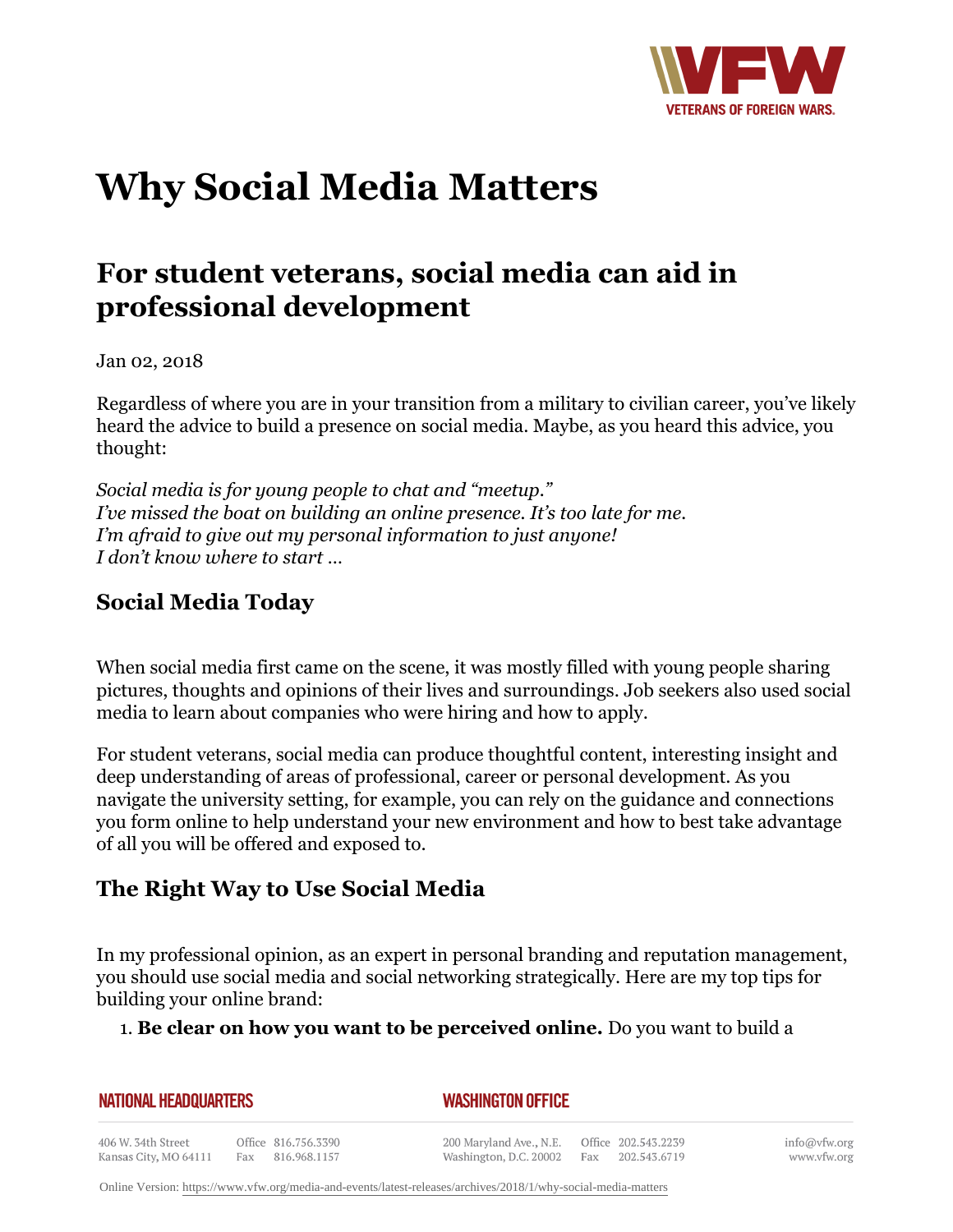personal brand as someone who is fun, outgoing and social? Do you want to be seen as a visionary? What companies will be attracted to someone with your perspectives?

- **Be clear on your target audience**. Who will you connect with and try to get the 2. attention of? Your target audience might include hiring managers, recruiters, professors (if you're a student) or fellow veterans. Get as specific as you can about who you want to know online (and who you want to find you online!)
- **Commit to a schedule**. Will you post and/or comment every day to others' posts 3. online? Or, will you share insight and information once a week? Pick a schedule you can commit to and then stick to it.
- **Reveal your goals**. Let your online audiences know where you're headed. Are you 4. gaining a master's degree so you can positively impact a community? Are you building a career in cyber security because you care about data privacy? Let your online audiences know what you care about and work toward.
- **Carefully select your contacts.** I believe your online network should be more 5. quality over quantity. That said, to know a lot of influencers and key contacts online gives you access to even more stakeholders.
- **Share information with others.** Be willing to share content, ideas, information 6. and insight with your online audiences. Social networking means two-way conversations. Your goal will be to engage dialog.
- **Celebrate the success of your contacts**. When someone you're connected to gets a 7. promotion, new client, or award, you should congratulate them, just as you would in person. This shows you are interested in the success of others, not just your own.
- **Ask for help.** When you need insight, contacts, information or advice, your online 8. network can provide great help! Some people worry about asking for help online, for fear it shows weakness. The opposite is true! When someone asks for assistance, it lets others help and that makes your contacts feel great.
- **Stay consistent**. It is critical to be consistent online with who you are in person. It 9. doesn't serve you well to represent yourself as someone more intelligent/polished/sophisticated, etc. online when you aren't that way in real life.
- **Measure what works.** As you work your online strategy to meet your career goals, 10. see what's working for you – then repeat that behavior! Social media involves trial and error, and anyone who has built a successful online brand constantly refines their strategy.

Today, social media is truly a platform to amplify and build your personal brand and image. When used correctly, sites like LinkedIn provide tremendous positioning, research capabilities, and the ability to connect to like-minded individuals and influencers.

*Developed through the VFW's collaboration with Lida Citroën of the international brand*